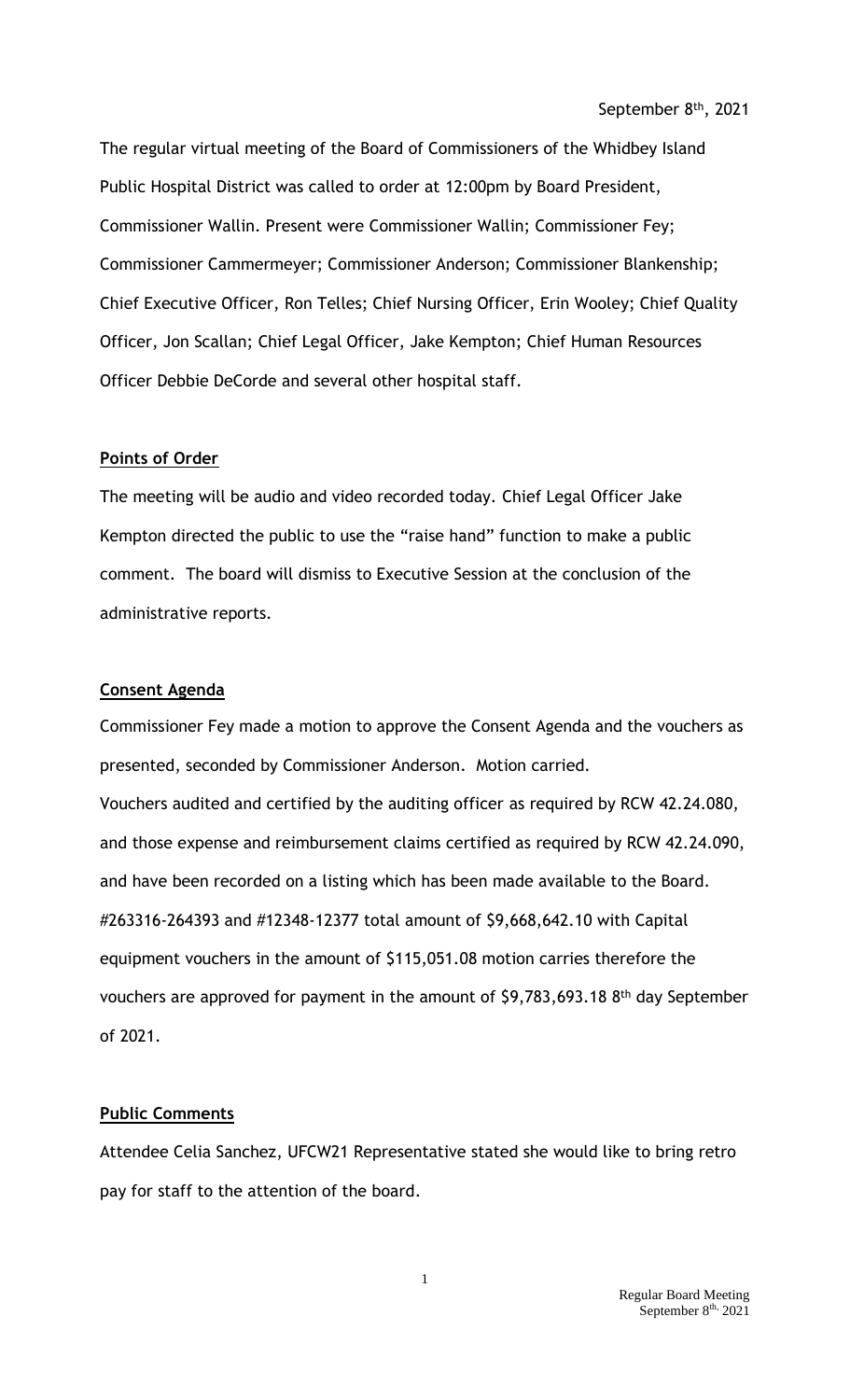## **Medical Staff Report**

Chief of Staff, Dr. Judye Scheidt encouraged the community to get vaccinated. Dr. Scheidt stated the providers on the island are in agreement that vaccinations are critical to public safety.

Dr. Scheidt presented the following initial appointments on behalf of the Medical Staff:

- □ Jonathan Dargo MD, TelePsych, Provisional
- □ Danielle Gladstone MD, Pediatrics, Provisional
- □ Lise Labiche MD, Tele-Stroke, Provisional
- □ Holly Vance ARNP, Internal Medicine (Hospitalist), Provisional
- □ Justin Williams MD, OB/GYN, Provisional
- □ Andres Zuleta MD, Family Medicine (Hospitalist), Provisional

Commissioner Fey made a motion to approve the initial appointments, seconded by Commissioner Cammermeyer. Motion Carried.

Dr. Scheidt presented the following advancements on behalf of the Medical Staff:

- □ Sergey Akopov MD, Tele-Stroke, Courtesy
- □ Sarabjik Atwal MD, Tele-Stroke, Courtesy
- □ Abdelrahman Beltagy MD, Tele-Stroke, Courtesy
- □ Archit Bhatt MD, Tele-Stroke, Courtesy
- □ Pratik Bhattacharya MD, Tele-Stroke, Courtesy
- □ Christopher Fanale MD, Tele-Stroke, Courtesy
- □ Muhammad Farooq MD, Tele-Stroke, Courtesy
- □ Joseph Freeburg MD, Tele-Stroke, Courtesy
- □ Lindsey Frischmann MD, Tele-Stroke, Courtesy
- □ James Giles MD, Tele-Stroke, Courtesy
- □ Lilith Judd MD, Tele-Stroke, Courtesy
- □ Amit Kansara MD, Tele-Stroke, Courtesy
- □ Robert Lada MD, Tele-Stroke, Courtesy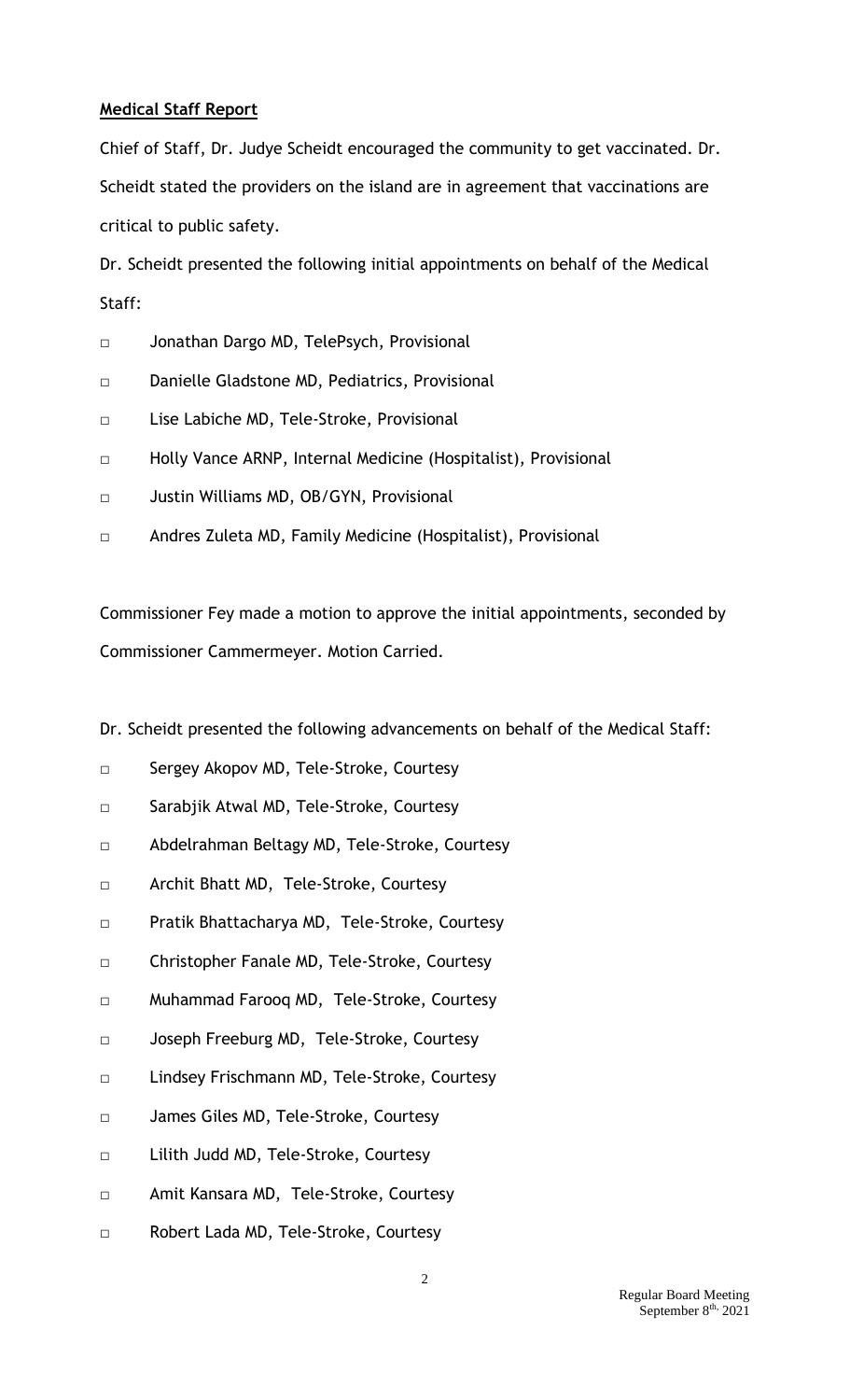- □ Theodore Lowenkopf MD, Tele-Stroke, Courtesy
- □ Yi Mao MD, Tele-Stroke, Courtesy
- □ Michael Marvi MD, Tele-Stroke, Courtesy
- □ Neha Mirchandani MD, Tele-Stroke, Courtesy
- □ Nicholas Okon MD, Tele-Stroke, Courtesy
- □ Margarita Oveian MD, Tele-Stroke, Courtesy
- □ Kishan Patel MD, Tele-Stroke, Courtesy
- □ Andrew Rontal MD, Tele-Stroke, Courtesy
- □ Pawani Sachar MD, Tele-Stroke, Courtesy
- □ Biggya Sapkota MD, Tele-Stroke, Courtesy
- □ Jeffrey Wagner MD, Tele-Stroke, Courtesy
- □ James Wang MD, Tele-Stroke, Courtesy
- □ Corey White Md, Tele-Stroke, Courtesy
- □ Andy Lum CRNA, Anesthesia, Courtesy
- □ Douglas Dixon MD, Primary Care Freeland, Active
- □ Donald Campbell PA-C, Orthopedic Surgery, Active
- □ Marcus Kuypers MD, Emergency Med, Courtesy

Commissioner Fey made a motion to approve the advancements, seconded by Commissioner Cammermeyer. Motion Carried.

Dr. Scheidt presented the following reappointments on behalf of the Medical Staff:

- □ Alisha Darr, CNM, Women's Clinic, Active
- □ Michele Gasper MD, Pediatrics, Active
- □ Alison Katus ANP, Primary Care Freeland, Active
- □ Niba Nchotu DO, Internal Medicine, Active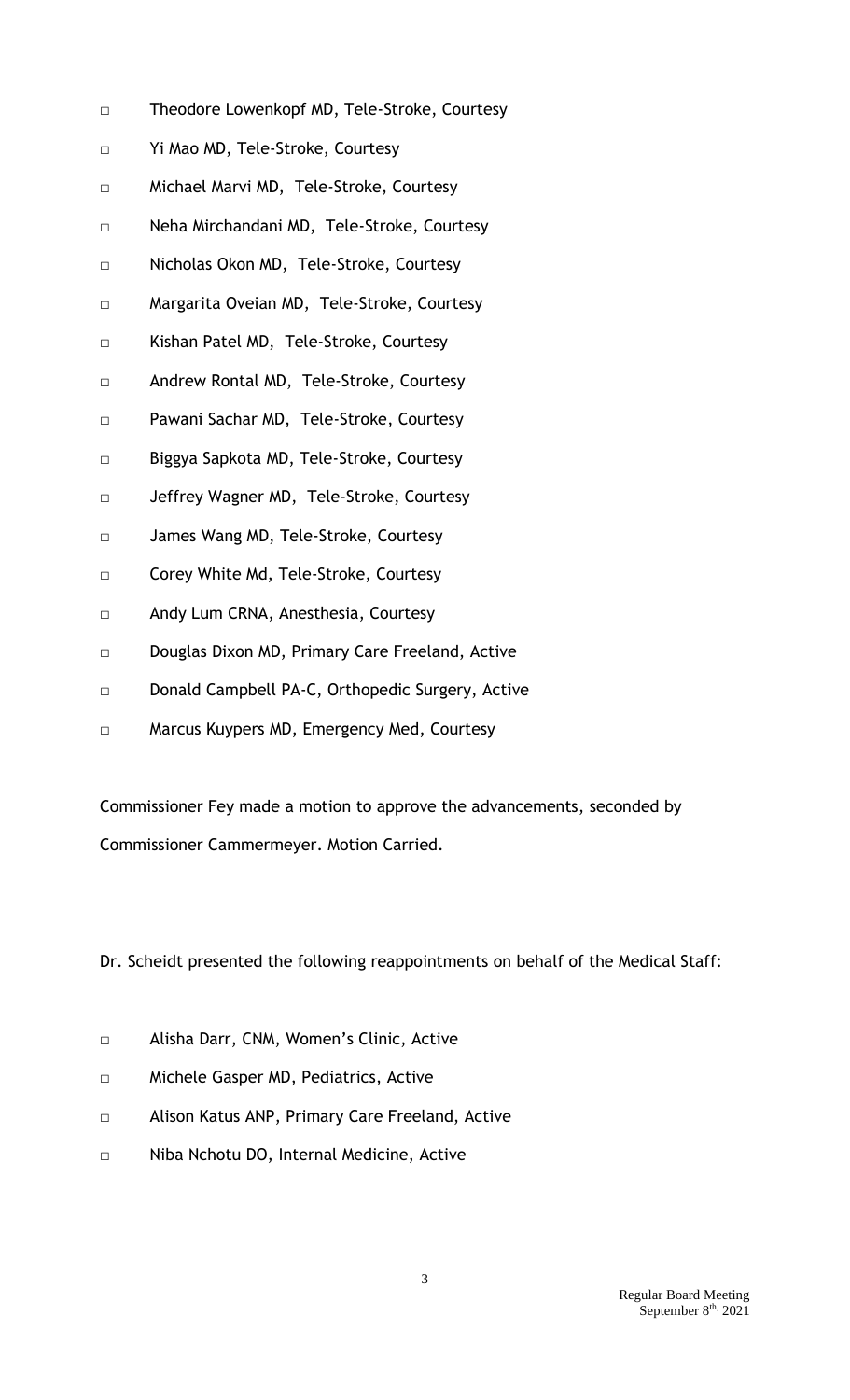Commissioner Fey made a motion to approve the reappointments, seconded by Commissioner Cammermeyer. Motion Carried.

#### **Human Resources Report**

Chief Human Resources Officer, Debbie DeCorde gave an update on clinic recruitment status, stating several providers are actively in process for the Cabot and Freeland Primary Care Clinics, Clinton and Oak Harbor Walk-In Clinics as well as the Surgery and Women's Care clinics.

Ms. DeCorde spoke to hiring challenges, noting this is an issue nation-wide affecting many businesses across varying industries. Ms. DeCorde went on to give an update on the work underway in the Human Resources department. While recruitment remains a priority for the team, additional efforts include upcoming a financial wellness webinar series for staff, processing religious and medical exemptions for staff related to COVID vaccines, as well as several process improvement projects. Ms. DeCorde went on to review termination data by month for 2021 including reasons for termination with resignations representing the highest percentage at 47%.

## **Financial Update**

Director of Finance, Jennifer Reed gave an update on financials with a review of August volumes. August had 111 admissions, projected to end the year at budget. Average daily census was up with August averaging approximately 14 patients per day and is projected to end the year at 6% over budget.

Emergency room visits combined with walk in clinic visits were 3,247 for the month. Ms. Reed reviewed revenues and expenditures to budget as well as the balance sheet through July 31, 2021. July closed with 10 days cash on hand.

## **Outpatient Clinic Report**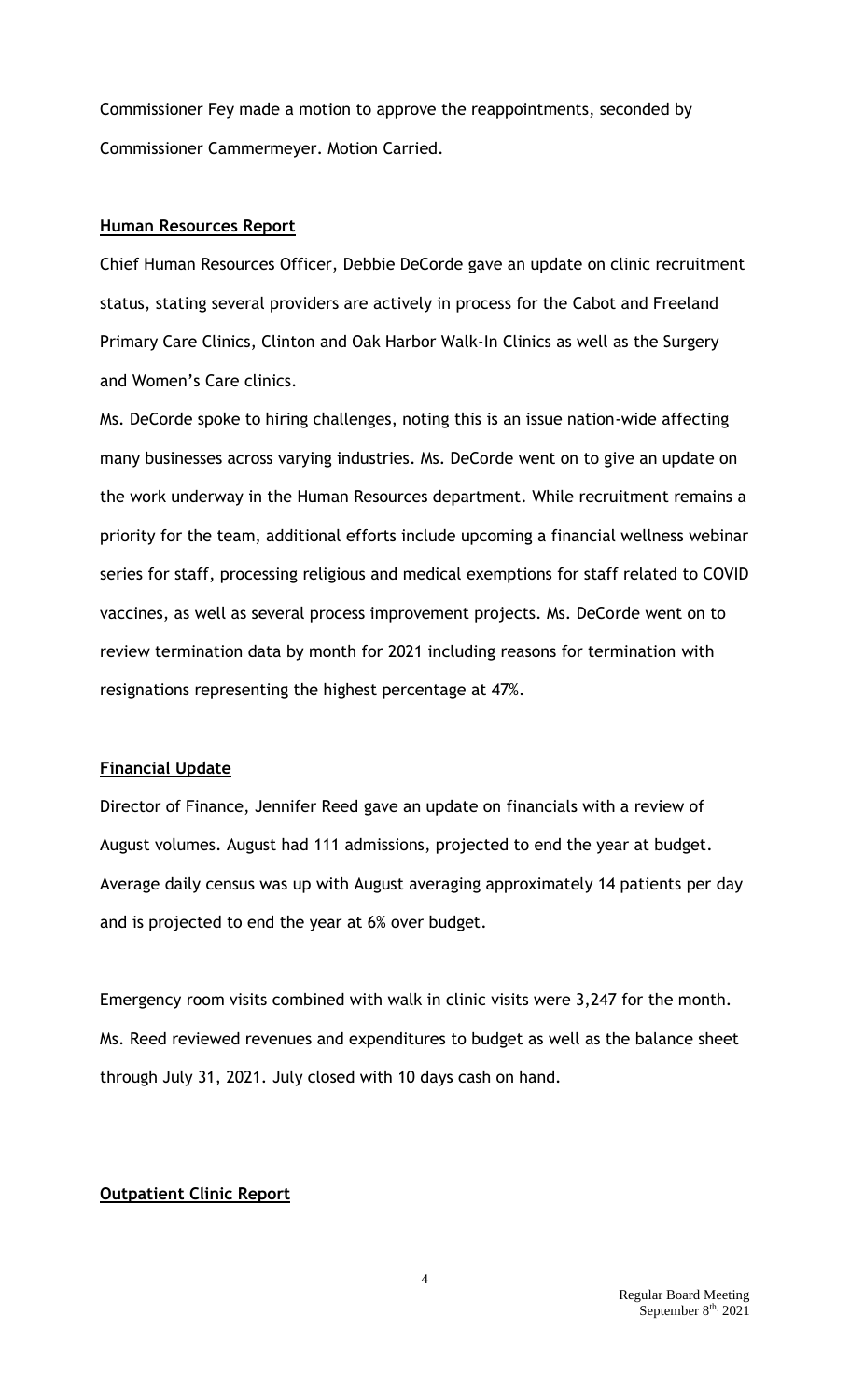Executive Director of Practice Management, Dr. Garth Miller spoke to the recruitment challenges across the clinics which is affecting operations as well as the patient experience. Dr. Miller stated a year ago there were 8 providers at the Cabot Clinic. Due to departures this number dropped to 4. Recruitment efforts for several additional providers is underway. Dr. Miller stated an additional challenge for the clinics has been the phone system. While there has been a marked improvement, intermittent connectivity issues continue.

Dr. Miller spoke to the affects of the pandemic stating a recent data analysis showed 12% of patients with respiratory symptoms tested positive for COVID.

Dr. Miller shared recruitment efforts underway in specialty clinics. He stated positive growth has been seen across all of the specialty clinics.

### **Nursing Report**

Chief Nursing Officer, Erin Wooley gave an update on the COVID Vaccine clinic stating upcoming dates for free COVID vaccine doses for WhidbeyHealth Staff in response to the state's mandate have been scheduled for September 10<sup>th</sup>, September 17<sup>th</sup> and October 1<sup>st</sup>. Ms. Wooley shared a recruitment update congratulating Lacie on her promotion to Manager of Transitions of Care, Tabitha on her promotion to Manager of Family Birthplace and welcoming Robin, Trauma Coordinator. Ms. Wooley stated recruitment efforts continue for CNA's, ED Techs, MA's, Respiratory Therapists, Registered Nurses, and Nurse Leadership positions.

Ms. Wooley shared updates on the work underway on the Ethics Committee, Auxiliary ED space for COVID-19 patients, implementation of Omnicure, restraint/ligature safety courses, high fidelity simulation experiences and the hosting of nursing and paramedic students through Skagit Valley College.

#### **Quality Update**

Chief Quality Officer, Jon Scallan gave an update on the quality management system.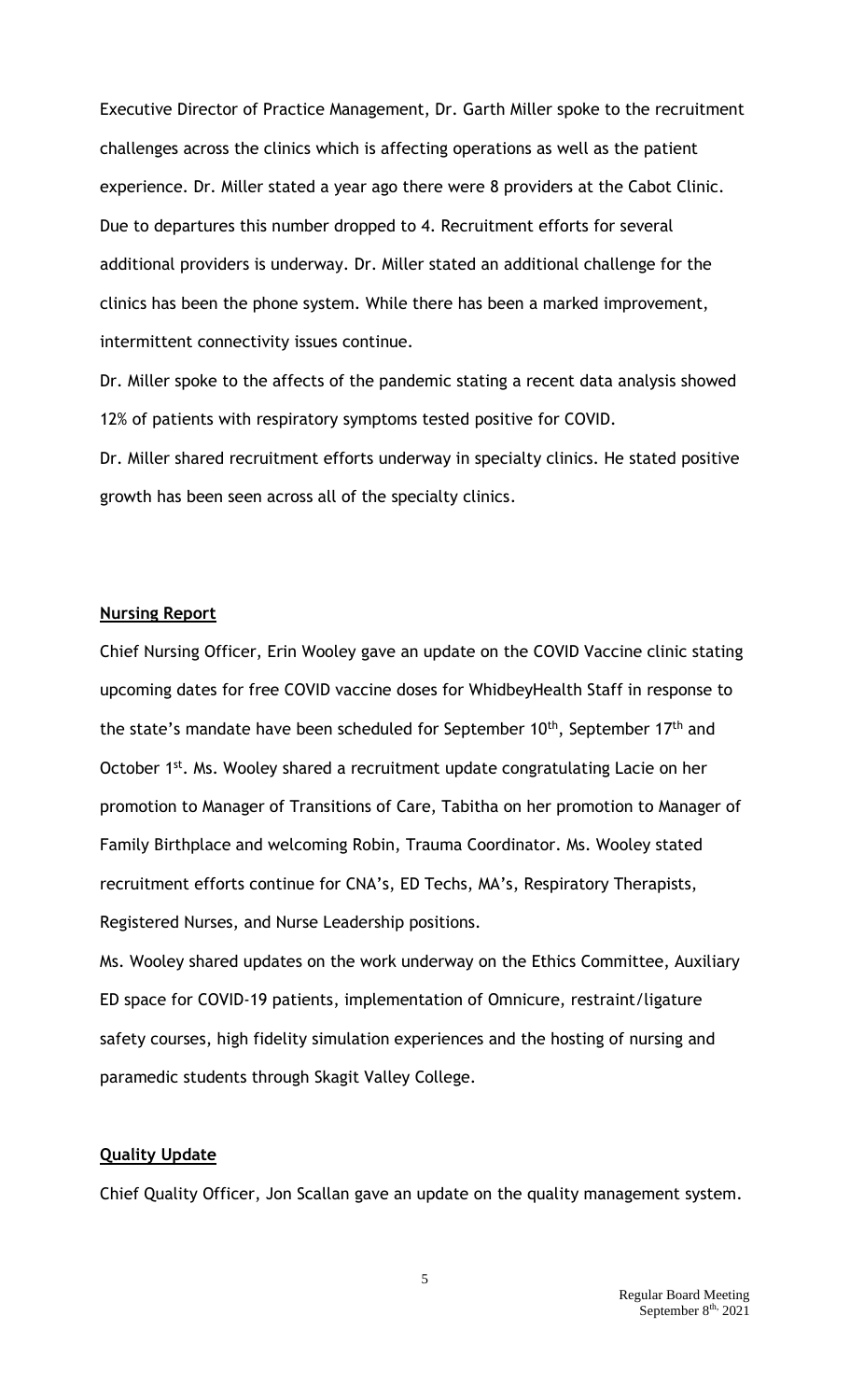Optimization of measure sets in Power BI were completed in August as planned. Infection Prevention dashboards are being completed and planning is underway for the AthenaHealth data build. Mr. Scallan noted the MIPS score for 2020 increased to 92.3/100.

Mr. Scallan stated the Patient Experience Initiative is underway with the rolling out of customer service "always behaviors" rolled out to staff with rounding taking place and provision of in-the-moment training.

Mr. Scallan noted that feedback on the RL DATIX event reporting system has been overwhelmingly positive. Mr. Scallan also stated corrective action plan follow-up for evidentiary submissions will be finalized by the second week in September to prepare for submission to DNV.

Mr. Scallan gave an update on organizational education, stating 2022 strategic planning has begun with a focus on clinic nursing competencies, development of the leadership training course, planning skills fairs and simulation labs to support staff and TEAMSTEPPS (Team Strategies and Tools to Enhance Performance and Patient Safety).

## **Information Technology Update**

Chief Information Officer, Brett Mello gave an update on the IT Department stating recruitment efforts continue. A half day session is planned with Meditech including a review of Meditech Expanse and improvements to upgrades to improve the revenue cycle. On overview of Commonwell will also be included which will allow an easier platform for information sharing with other facilities. The session is open to all staff interested in attending and will be recorded for those unable to attend the live session.

IT Governance development continues with two committees formed, one clinic specific and one hospital specific to solicit feedback from providers on the most effective use of IT for the organization.

## **Facilities Update**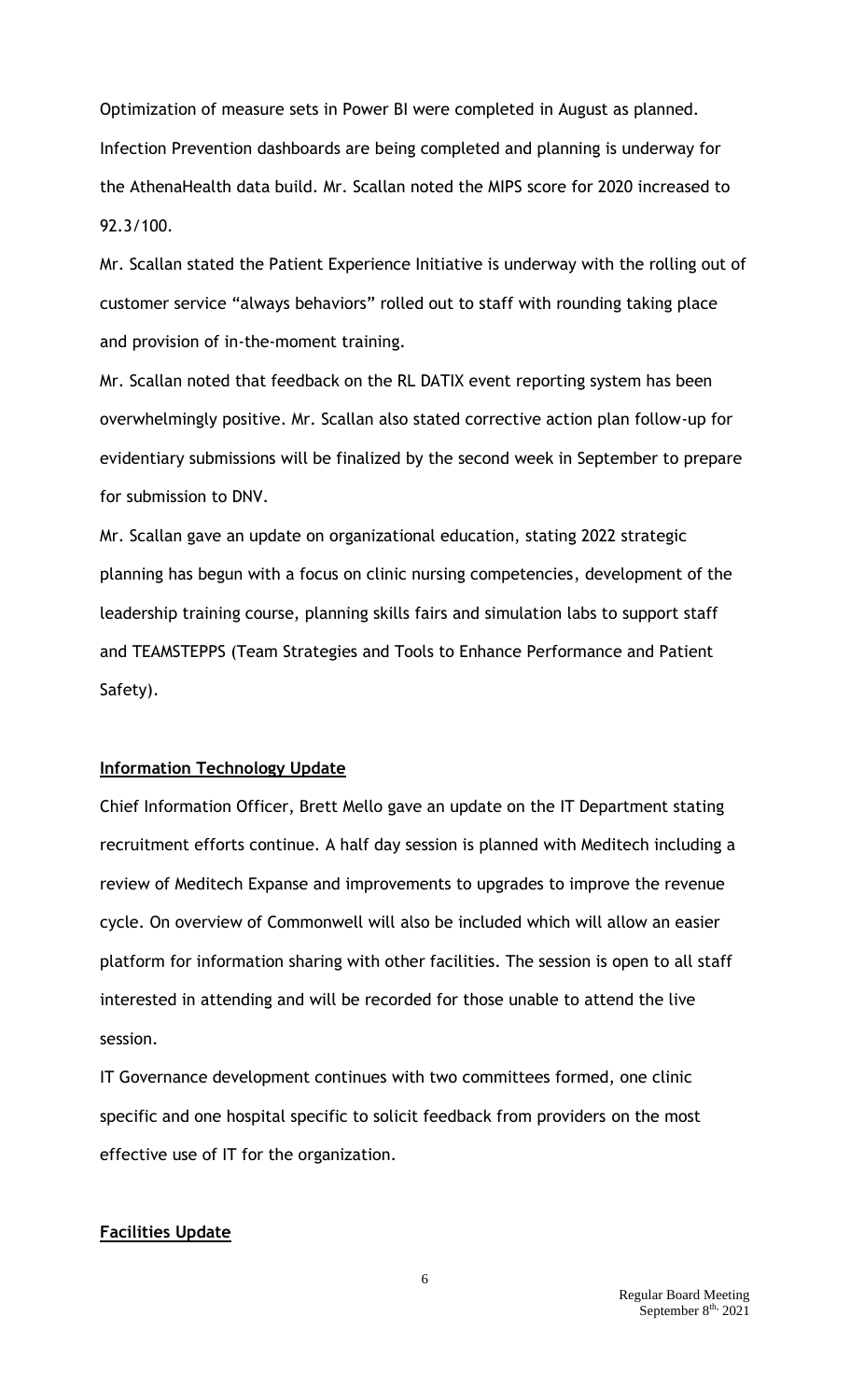Executive Director of Facilities and Plant Engineering, Tim Waldner shared photos of the lobby AHU2 replacement installed on August 31<sup>st</sup> and the West Wind Café fire suppression system installed on August 25<sup>th</sup>. Mr. Waldner noted additional facilities projects as the seclusion room, fluoroscopy room, mobile MRI, RHC mock surveys of clinics, security camera replacement and repairs on the roof of the Goldie clinic.

### **Strategic Initiative Update**

Consultant, Kevin Arrington gave an update on the denials initiative, stating a high degree of coordination is taking place across departments. The number of denials has improved. The focus has shifted from denials to rejections which lead to denials if not corrected appropriately.

Mr. Arrington spoke to the work underway on the patient experience initiative. Work is underway in partnership with the lab and diagnostic imaging department wo address delays in scheduling. Due to hiring difficulties in the Patient Access department, diagnostic imaging is experiencing a backlog in scheduling. Mr. Arrington stated work is near completion on the Strategic Plan. The intention is to publish the completed plan internally followed by sharing with the community. The Executive Leadership Team has also met regarding financial stewardship and has been looking at specific initiatives to tackle to further strengthen the financial position of the organization.

#### **Administrator's Report**

Chief Executive Officer Ron Telles shared a personal experience coming to the emergency department after passing out at home. Mr. Telles commended the EMS team for their response, the team in the Emergency Department and the team in the observation unit who provided excellent customer service. Mr. Telles stated this experienced reinforced how critical the hospital is to the community. Mr. Telles spoke to the devastating impact COVID-19 has had on the hospital and encouraged community members to get vaccinated.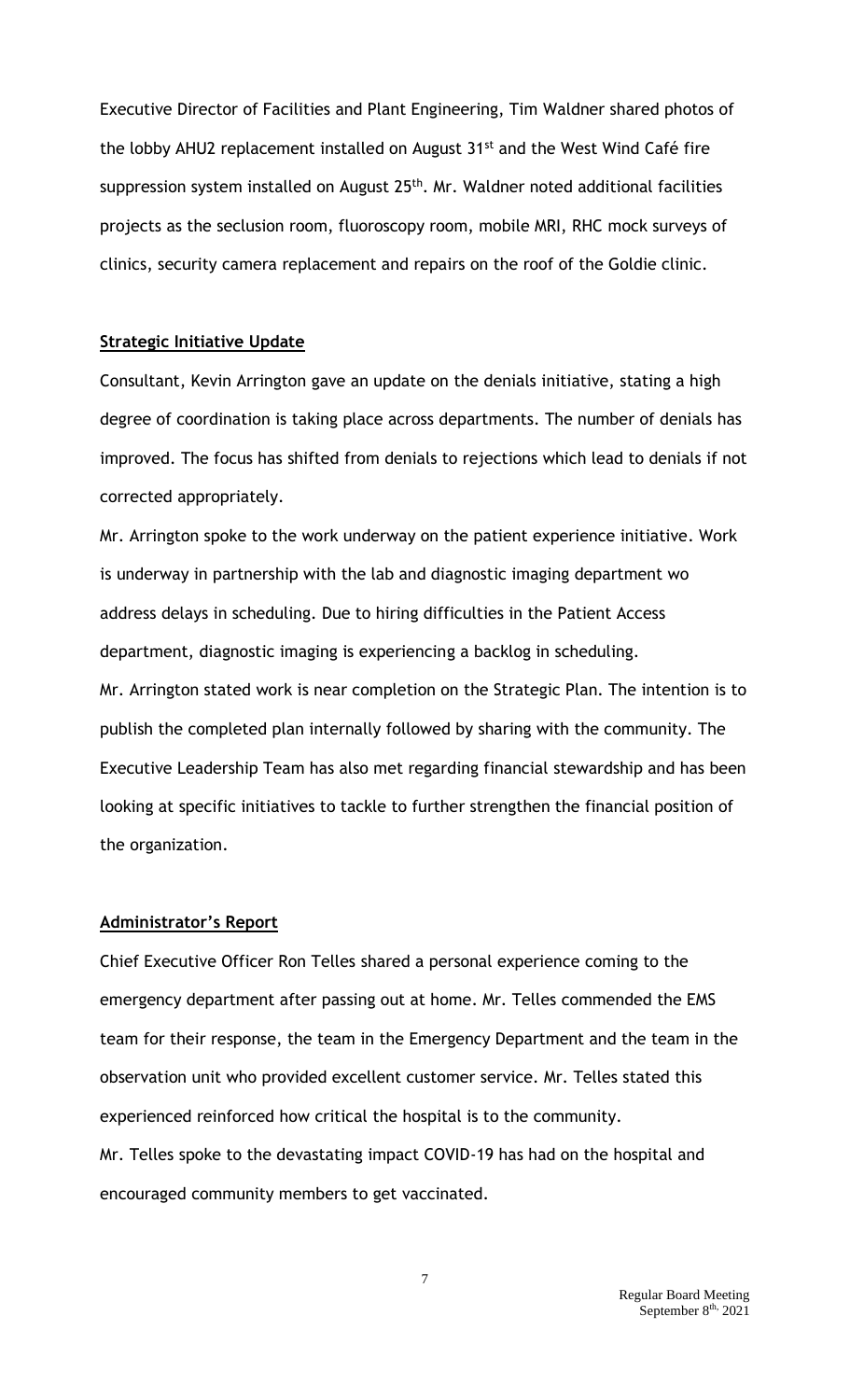# **Board Items:**

President Wallin stated the board will now be excused into Executive Session at 1:43pm, under RCW 42.30.110 (1)(i) and RCW 42.30.110(1)(a)(ii), no voting will take place. Public comment period is limited to the beginning of the session.

# **Agenda Items for Next Board Meeting**

The next Board meeting will be held Wednesday, October 13, at 12:00pm.

# **Adjournment**

There being no further business, the board meeting adjourned at 1:45pm.

President of the Commission

\_\_\_\_\_\_\_\_\_\_\_\_\_\_\_\_\_\_\_\_\_\_\_\_\_\_\_\_\_\_\_\_\_\_\_\_\_\_\_\_\_\_\_\_\_\_

\_\_\_\_\_\_\_\_\_\_\_\_\_\_\_\_\_\_\_\_\_\_\_\_\_\_\_\_\_\_\_\_\_\_\_\_\_\_\_\_\_\_\_\_\_\_

Secretary of the Commission

Commissioner

\_\_\_\_\_\_\_\_\_\_\_\_\_\_\_\_\_\_\_\_\_\_\_\_\_\_\_\_\_\_\_\_\_\_\_\_\_\_\_\_\_\_\_\_\_\_